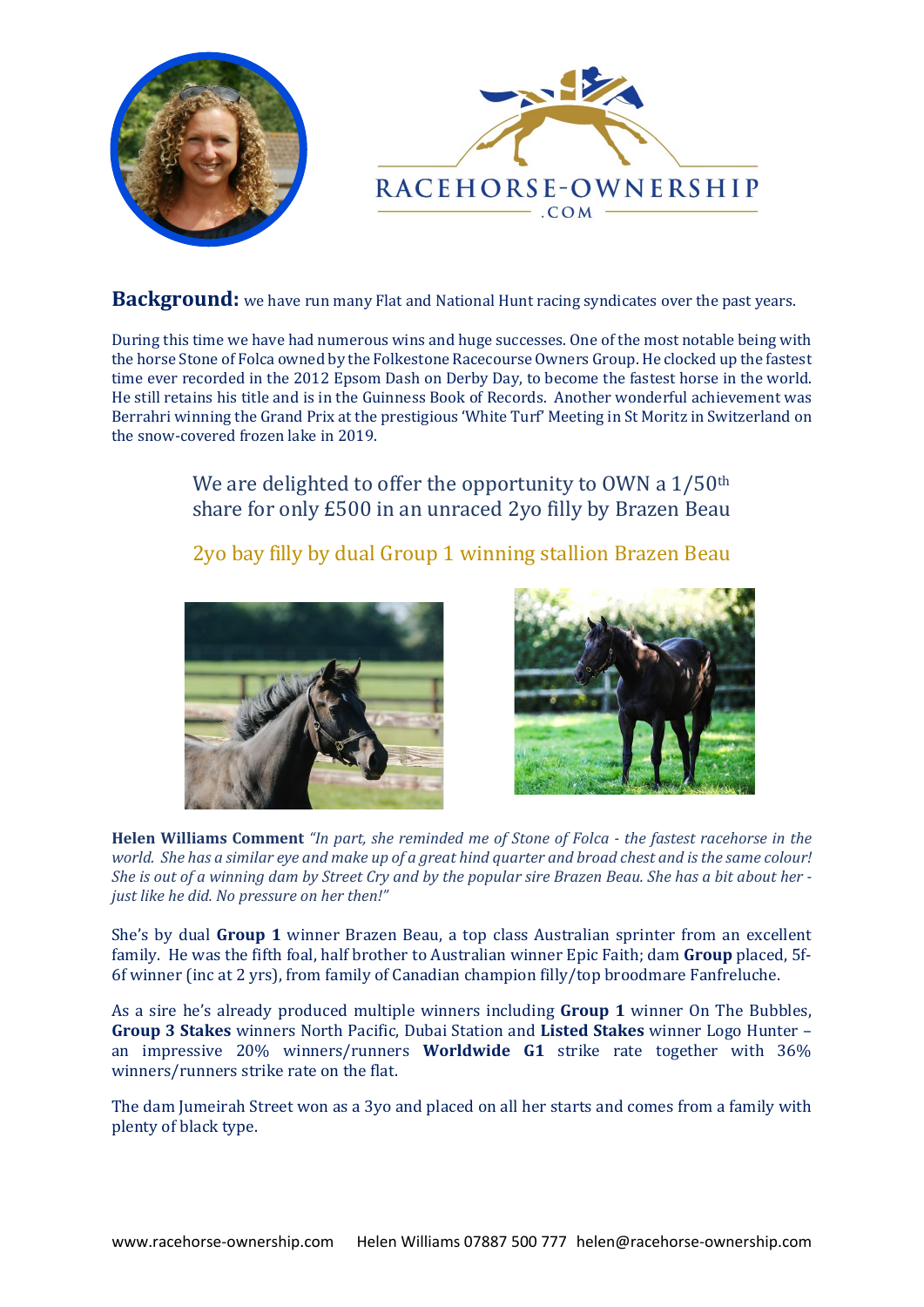

## **Key Owner Facts**

This syndicate will offer people the opportunity to join a fun group of owners to follow the progress of a well-bred yearling who is an exciting prospect for the future.

- The cost is £850 to purchase a 1/50th ownership share including costs until 30/06/22
- There will be a maximum of 50 shares available.<br>  $\circ$  A final navment of £350 per share will be
	- A final payment of  $£350$  per share will be due on  $01/07/2022$  (depending on prize money won), which will see us through to 1st January 2023. At this point we will review as to whether we continue with her as a 3yr old.
- If at any stage the owner wishes to relinquish their share, they may do so at any time providing they have informed [helen@racehorse-ownership.com](mailto:helen@racehorse-ownership.com) in writing, 30 days before they wish to terminate the agreement. The share is then passed back to Helen Williams at no cost & no refunds of any cost payments would be due to any owner.
- If during the ownership, the horse '2020 bay filly by Brazen Beau ex Jumeirah Street ' is sold, then the owners involved at that time would receive their proportion of sales money. The decision to sell would be made via vote between all the owners involved when the offer is made.
- Each owner is entitled to a share in prize money won from the date of the 1st of the full month they are a paid owner.
- Organised visits to the yard and watch the horse on the gallops.
- Have the opportunity to go racing to many top racetracks throughout the year.
- Be supplied with complimentary owners' badges when the horse runs (subject to availability).
- Have access to the parade ring, with the opportunity to talk to the trainer and the jockey.
- Receive videos/photos when appropriate containing information of the horse's progress.
- Have a dedicated Racing Manager Helen Williams supported by Karen Roberts ensuring regular communication regarding race entries, declarations and results.

**For further details please visit<https://www.racehorse-ownership.com/horses-for-sale>**

## **Email [helen@racehorse-ownership.com](mailto:helen@racehorse-ownership.com)**

**Phone: 07887 500 777**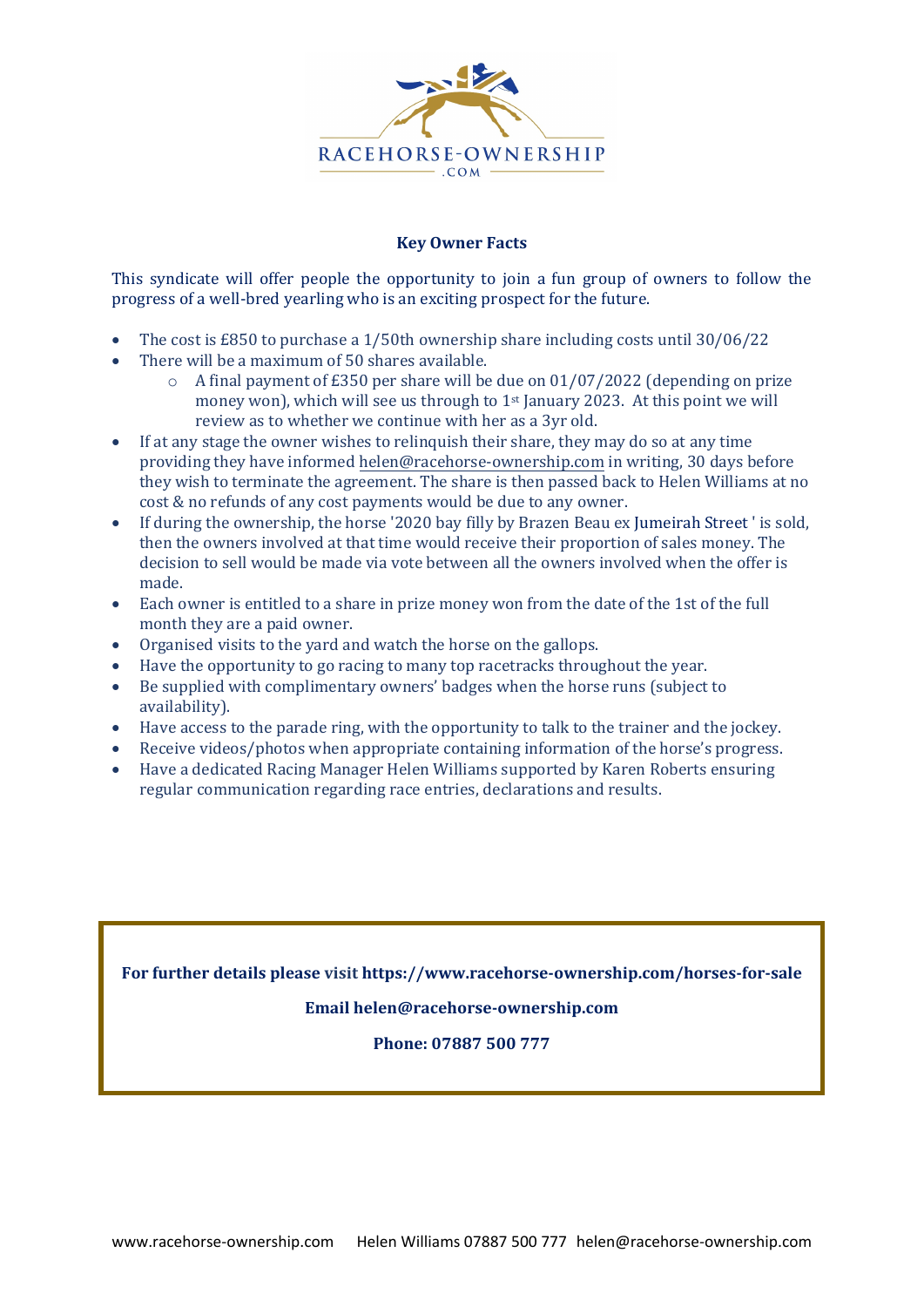

# **Syndicate Rules**

- The syndicate horse will be '2020 bay filly by Brazen Beau ex Jumeirah Street
- The syndicate will consist of 50 shares (2% ownership shares).
- The syndicate will run until 01/01/2023.
- A further payment for costs per share will be due on 01/07/22.<br>• Trainer to be confirmed, will decide when and where the horse
- Trainer to be confirmed, will decide when and where the horse will run and who will ride.

# **Syndicate Application Form**

| (full name)                                                                                                                                                                                                                                                                     |  |  |  |  |
|---------------------------------------------------------------------------------------------------------------------------------------------------------------------------------------------------------------------------------------------------------------------------------|--|--|--|--|
| From the following address:                                                                                                                                                                                                                                                     |  |  |  |  |
|                                                                                                                                                                                                                                                                                 |  |  |  |  |
|                                                                                                                                                                                                                                                                                 |  |  |  |  |
|                                                                                                                                                                                                                                                                                 |  |  |  |  |
|                                                                                                                                                                                                                                                                                 |  |  |  |  |
| I would like to purchase the following:                                                                                                                                                                                                                                         |  |  |  |  |
| 1 x share $(2\%)$ $\Box$ 2 x shares $(4\%)$ $\Box$ 6 x shares $(12\%)$ $\Box$ 12 x shares $(24\%)$ $\Box$ Other $\Box$                                                                                                                                                          |  |  |  |  |
| I have made a BACS payment to Account: LPOG21 & Partners, Account No: 11044154 Sort Code:<br>60-93-03 Weatherbys Bank for the sum of £, as confirmation that I wish to be part of the<br>2021 Brazen Beau syndicate featuring 2020 bay filly by Brazen Beau ex Jumeirah Street. |  |  |  |  |
| I am aware that there will be a further payment of £350 per share for her costs on<br>$01/07/2022$ .                                                                                                                                                                            |  |  |  |  |
| I confirm I have read and agree to be bound by the syndicate terms and conditions.                                                                                                                                                                                              |  |  |  |  |
|                                                                                                                                                                                                                                                                                 |  |  |  |  |
|                                                                                                                                                                                                                                                                                 |  |  |  |  |
|                                                                                                                                                                                                                                                                                 |  |  |  |  |
| I heard about the syndicate from website/name of person/publication/advert                                                                                                                                                                                                      |  |  |  |  |